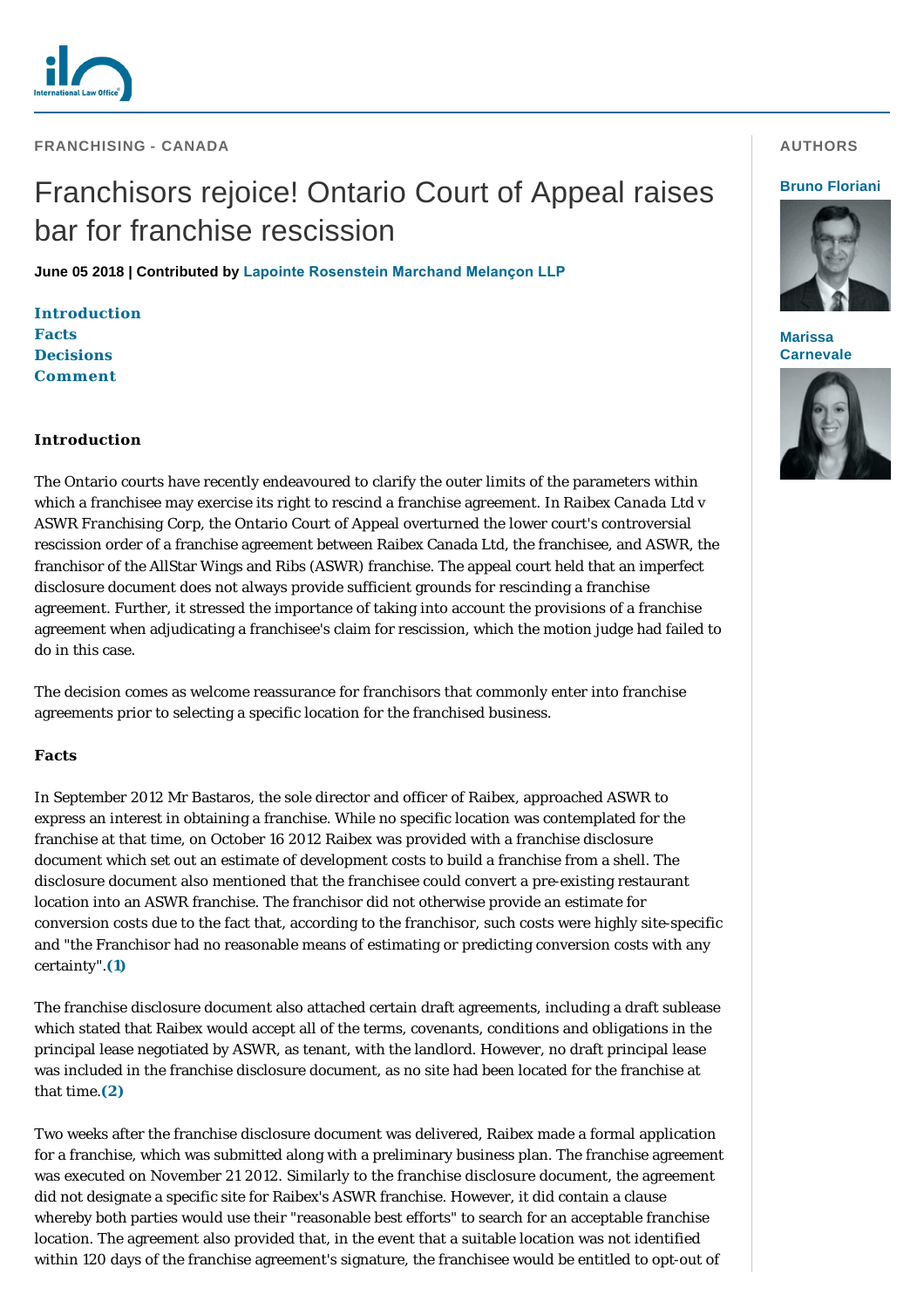the agreement and receive a refund and release from the franchisor.**[\(3\)](#page-3-3)**

Soon after signing the franchise agreement, the parties located a mutually agreeable restaurant that was available for lease and conversion. An affiliate of the franchisor entered into a lease with the landlord dated September 19 2013 and a sublease with Raibex one month later. The principal lease provided for an initial deposit of five months' rent together with a security deposit for the final month's rent, which – according to the sublease – formed part of the terms, covenants, conditions and obligations of the principal lease that the subtenant (Raibex, the franchisee) had agreed to comply with pursuant to the draft sublease attached to the franchise disclosure document. Although Bastaros did not receive a copy of the head lease at this time, he was informed of, and acquiesced to, the deposit condition prescribed by the principal lease.**[\(4\)](#page-4-0)**

The conversion of the leased restaurant began in November 2013 and was substantially completed just before the franchise opened in March 2014. Approximately one month before opening, ASWR sent Raibex a letter notifying it of its contractual requirement to pay the remaining development costs and that the estimated cost for the franchise build-out was over C\$1 million. This fell within the cost range in the franchise disclosure document for an initial shell build, despite having been a restaurant conversion.

In July 2014 the franchisor's affiliate holding the lease rights for the franchise's premises invoiced Raibex for the pre-paid rent and security deposit due under the principal lease. When Raibex failed to pay such amounts and the balance of the construction costs, ASWR delivered a notice of default to Raibex. In return, Raibex served a notice of rescission, claiming C\$1.28 million from ASWR and its related entities. The franchisor and related parties responded by:

- delivering a notice of termination of the franchise agreement and the sublease; and
- assuming control of the leased premises and franchised business.<sup>[\(5\)](#page-4-1)</sup>

## <span id="page-1-0"></span>**Decisions**

## *Ontario Superior Court of Justice*

While ASWR had provided Raibex with a disclosure document containing all of the information in its possession at the time, the Ontario Superior Court of Justice found that material information which had been necessary for Raibex to make a properly informed decision with respect to acquiring a franchise had been missing. The court refused to accept ASWR's argument that disclosure could not have been made on the basis that certain material information had simply been unavailable when the disclosure statement was prepared. The court further emphasised that, since franchise disclosure law aims to protect franchisees' interests, to require that franchisors disclose only the information which is known to them at the time of disclosure would essentially enable franchisors to give disclosure at a premature stage when material matters are not yet known, thereby encouraging the signature of franchise agreements by uninformed franchisees and allowing franchisors to avoid statutory disclosure obligations. The court concluded that if it is impossible to make proper disclosure because material facts are not yet known, a franchisor is not yet ready to deliver the statutorily required disclosure document and must await the information.

The court noted that the lease was a material and critical component of the franchise disclosure. It therefore ruled that the lack of a copy of the lease in the franchise disclosure document constituted a violation of ASWR's legal disclosure obligations.

Further, the court found that ASWR had failed to provide adequate financial disclosure in the franchise disclosure document given to Raibex, particularly given that:

- the substantial additional deposit under the lease was not yet known; and
- the cost estimate for building out the franchised premises had been based solely on a shell (and not a conversion), when all but one of the franchises as of then had been conversions.

Moreover, in the court's opinion, ASWR's disclaimer in the franchise disclosure document that ASWR had had "no reasonable means of estimating or predicting those costs with any certainty" was tantamount to an admission that ASWR had not fulfilled its disclosure obligations with respect to franchise costs. The court concluded that the failure to adequately disclose costs suggested that the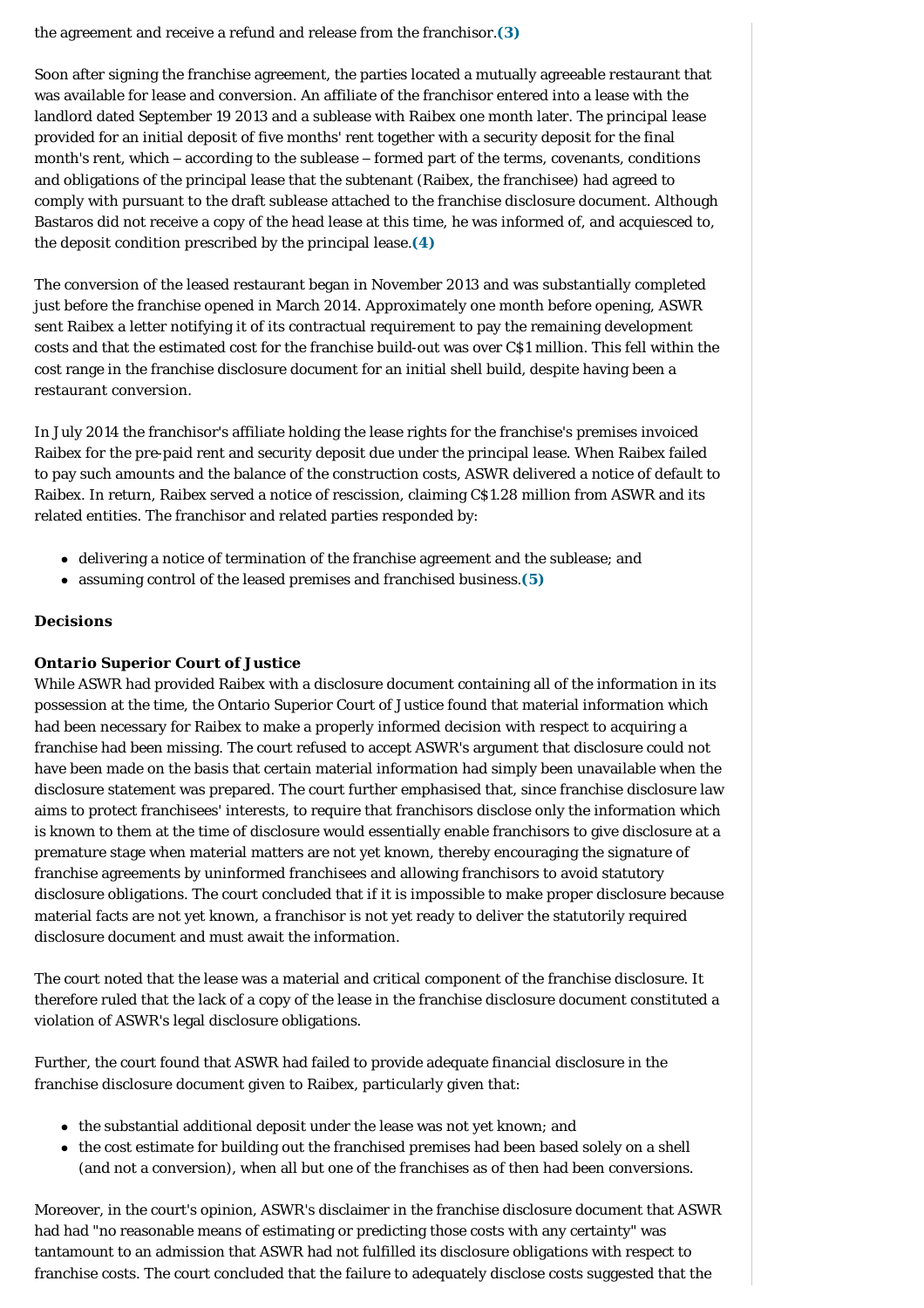franchise disclosure document had simply been delivered prematurely, before ASWR had been in a position to properly estimate costs.

The court therefore held that Raibex had properly exercised its right of rescission under Section 6 of the Arthur Wishart Act and referred the assessment of damages to an Ontario Superior Court of Justice master.**[\(6\)](#page-4-2)**

# *Ontario Court of Appeal*

The Ontario Court of Appeal allowed ASWR's appeal and ruled that the lower court had erred in its interpretation of Section 6 of the Arthur Wishart Act*,* confirming that the right of rescission is an extraordinary remedy that cannot be applied except in limited circumstances.

The appeal court began its analysis by differentiating between the two scenarios that may give rise to the statutory rescission rights pursuant to the Arthur Wishart Act. First, Section 6(1) of the act states that a franchisee may rescind its franchise agreement within 60 days of its receipt of a franchise disclosure document if it:

- was not delivered within the period prescribed by the act; or
- $\bullet$  did not include all of the required materials.

Alternatively, under Section 6(2), a franchisee may rescind a franchise agreement within two years of its signing if a franchise disclosure document was never actually supplied by the franchisor. As was the case here, after the 60-day period prescribed by Section 6(1) has elapsed, if a franchisee wishes to obtain rescission, it may do so only by demonstrating that the franchisor never provided it with a disclosure document.**[\(7\)](#page-4-3)**

It had previously been established that, in certain circumstances, a franchise disclosure document may be so egregiously deficient so as to "effectively amount to a complete lack of disclosure" and thereby justify the rescission of a franchise agreement pursuant to Section 6(2) of the Arthur Wishart Act. In order to determine whether sufficient disclosure has been provided, the courts must inquire, on a case-b y-case basis, as to whether the disclosure materials provided by the franchisor afforded the franchisee the opportunity to make an informed investment decision in purchasing a franchise. **[\(8\)](#page-4-4)**

The appeal court discussed two governing principles that can be extrapolated from the numerous judicial interpretations given to Section 6(2) of the Arthur Wishart Act. First, an insufficient disclosure document will not always warrant rescission. In particular, the court pointed out that where a franchisee receives an incomplete disclosure document, it is not in the same position as a franchisee that has received no disclosure at all.

When applying these principles to the case at hand, the appeal court found that the issues raised by Raibex did not justify rescinding its franchise agreement with ASWR. More particularly, the appeal court faulted the motion judge for not considering the actual terms of the franchise agreement in its analysis, which the appellate court qualified as "an extricable error of law, justifying appellate intervention".**[\(9\)](#page-4-5)**

First, with regard to there being no specific location contemplated by the franchise agreement for Raibex's franchise (or any related head lease), the appeal court noted that by signing said agreement, Raibex had acknowledged the fact that the franchise location would be determined only at a later date through the parties' collective efforts. In addition, the reasonable efforts clause included in the franchise agreement had prevented ASWR from entering into a principal lease without first consulting Raibex.

The appeal court also recalled that the franchise agreement had included a termination clause for the benefit of the franchisee, whereby the latter had had the right to opt out of the agreement if the franchisor could not find a satisfactory location for the franchise within 120 days of its signature. If Raibex had been unhappy with ASWR's proposed location, or if it found that the lease requirements were too onerous, it could have availed itself of its right to terminate the agreement or, at a minimum, suggested an alternate location for the franchise premises.**[\(10\)](#page-4-6)**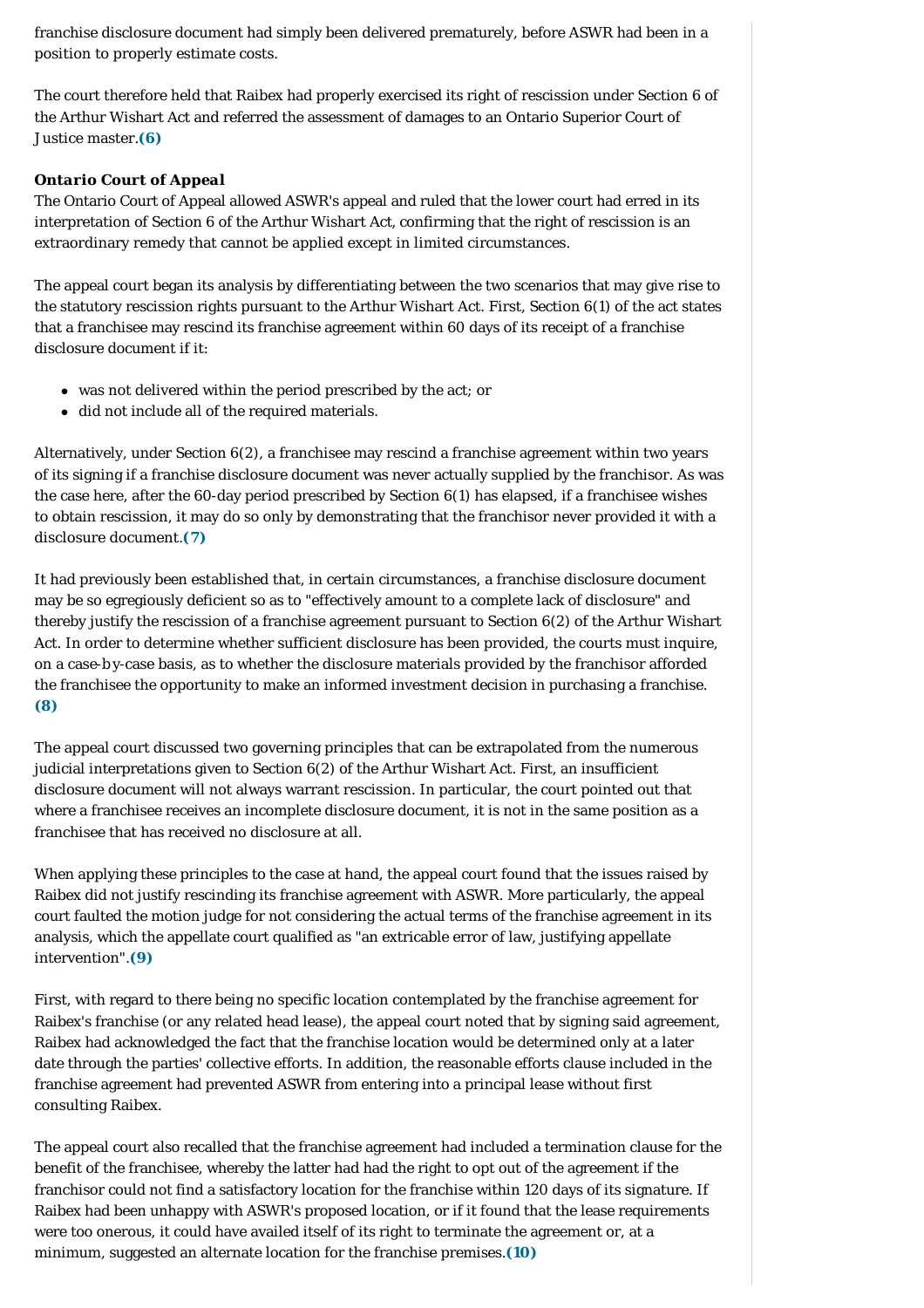Further, with respect to the allegedly undisclosed conversion costs, Raibex was found to have been made aware of the risks associated with pursuing the conversion route as opposed to building an ASWR restaurant from a shell. The appeal court agreed with ASWR that there had been no reasonable method of estimating conversion costs so early on in the franchise negotiation process considering that such costs necessarily vary from site to site. Accordingly, and in contrast with the lower court's position, the appeal court found that ASWR's experience with previous conversions was irrelevant. The appeal court also mentioned that not only had the final construction costs fallen within the estimate provided by the franchisor for constructing from a shell, but also that the franchisee should have used the shell estimates as a reference point for measuring the "upper range of possible costs associated with a conversion".**[\(11\)](#page-4-7)**

In light of the above, the appeal court concluded that the conditions for obtaining rescission pursuant to Section 6(2) of the Arthur Wishart Act had not been satisfied. Each of Raibex's complaints had been answered by the terms of its franchise agreement with ASWR. Further, the reasonable efforts and opt-out clauses had served as safeguards that had allowed Raibex to make an informed decision in acquiring an ASWR franchise once the franchise location and its lease terms were known to the franchisee.

In addition, the appeal court awarded part of the damages claimed by ASWR for Raibex's unpaid construction fees and head lease deposit.**[\(12\)](#page-4-8)**

# <span id="page-3-0"></span>**Comment**

This long-awaited Ontario Court of Appeal decision comes as a relief for Ontario franchisors after the lower court's unanticipated expansion of a franchisor's disclosure obligations pursuant to the Arthur Wishart Act. With this ruling, the appeal court has provided franchisors with some clarity as to what distinguishes imperfect disclosure from a complete lack of disclosure and guidance as to the circumstances in which these two situations should be distinguished from one another. This decision has also clarified certain types of deficiency that would not be analogous to an egregiously deficient disclosure tantamount to a lack of disclosure for purposes of Section 6(2) of the Arthur Wishart Act.

Finally, the appeal court's decision establishes that the unavailability of certain material information in a franchise disclosure document may be remedied by including safeguard clauses in the franchise agreement, such as:

- provisions confirming the use of reasonable efforts to obtain such information within a certain period; and
- <sup>l</sup> opt-out clauses in favour of the franchisee for a limited time after the missing information is obtained or failed to be obtained.

From a practical perspective, the common industry practice for franchisors to enter franchise agreements before a specific franchise location is selected appears to remain permissible if the relevant safeguards are included.

The decision sends a clear message to the lower courts that a franchisee's right to rescission is an exceptional measure that should not be granted lightly, and that the terms and conditions negotiated between a franchisor and its franchisee cannot be ignored.

*For further information on this topic please contact [Bruno Floriani](https://www.internationallawoffice.com/gesr.ashx?l=7ZUC65Y) or [Marissa Carnevale](https://www.internationallawoffice.com/gesr.ashx?l=7ZUC661) at Lapointe Rosenstein Marchand Melançon LLP by telephone (+1 514 925 6300) or email ([bruno.floriani@lrmm.com](mailto:bruno.floriani@lrmm.com?subject=Article%20on%20ILO) or [marissa.carnevale@lrmm.com](mailto:marissa.carnevale@lrmm.com?subject=Article%20on%20ILO)). The Lapointe Rosenstein Marchand Melançon LLP website can be accessed at [www.lrmm.com](https://www.internationallawoffice.com/gesr.ashx?l=7ZUC664).*

#### **Endnotes**

<span id="page-3-1"></span>(1) *Raibex Canada Ltd v ASWR Franchising Corp*, 2018 ONCA 62, Paragraph 10 [*Raibex*].

- <span id="page-3-2"></span>(2) *Ibid*, Paragraphs 5-10.
- <span id="page-3-3"></span>(3) *Ibid*, Paragraphs 11-13.